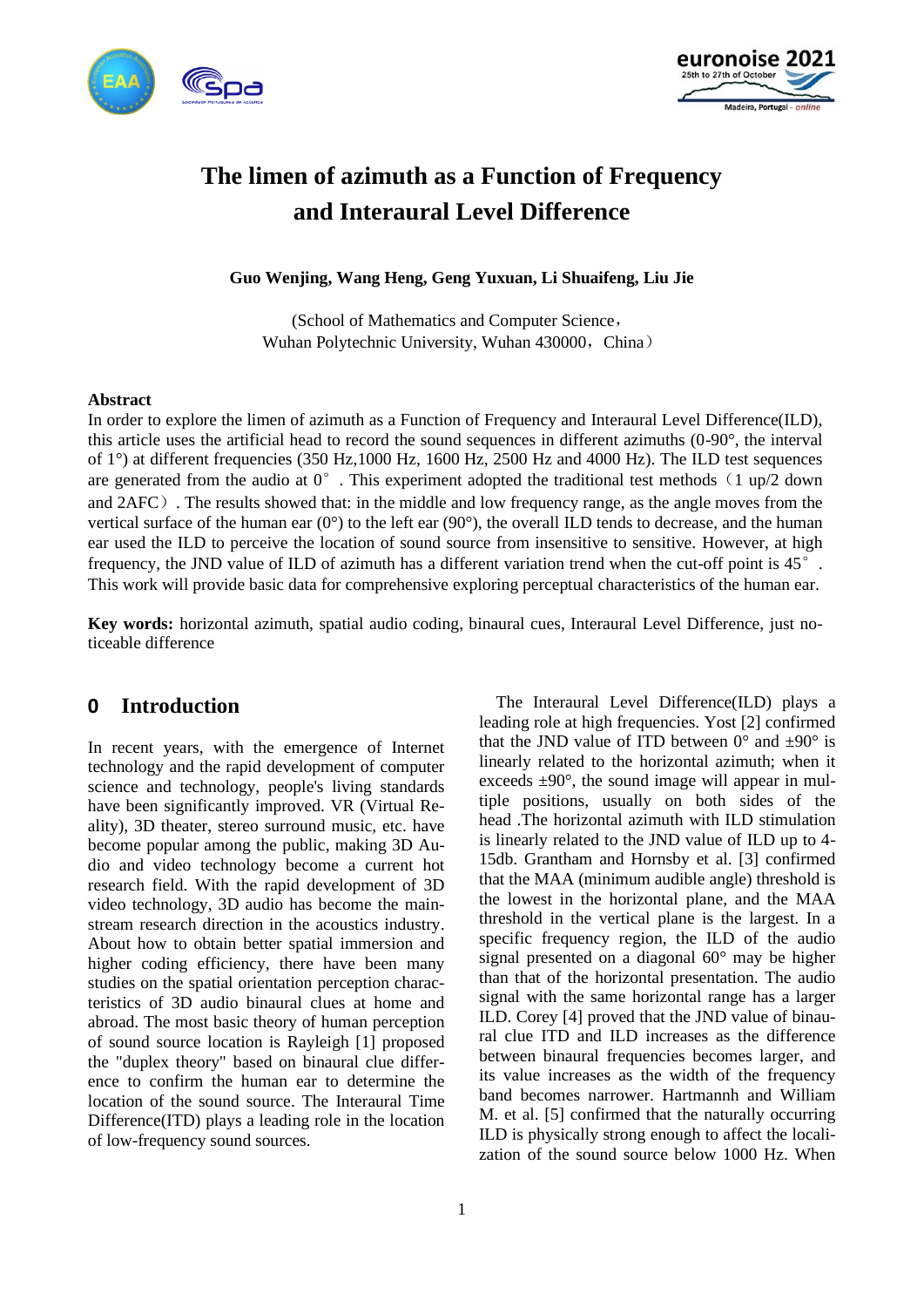

the ILD is increased to a large value, the front and rear directions will be confused, and the pitch will be localized. The relationship with the transition section is more direct than the relationship with IPD (interaural phase difference). Watanabe K, Nishiguchi M et al. [6] confirmed that the personalization of HRTF (head related transfer function) and ITD/ILD may be affected by non-personal HRTF spectrum. Goupell, Matthew J et al. [7] proved that the JND of ILD is greatly increased due to interaural decorrelation. If a well-resolved heterogeneous interferent is added, the JND of the ILD depends on the frequency, and the performance is worst when the target frequency is close to 1000 or 4000 Hz. Laback B, Dietz M et al. [8] confirmed that various temporal effects in ILD perception, including binaural effects, are largely attributed to the per-aural hearing processing, including target ILD thresholds with different front and back boundaries and different ILD threshold for interaural correlation. Chantal van Ginkel et al. [9] measured the discrimination threshold of the interaural time difference (ITD) and the interaural level difference (ILD) of low-frequency or lowfrequency interference (simulating auditory targets), which indicates the binaural interference (more consistent in ILD) and the impact of the physical spectrum overlap (on the earth). Reducing spectral overlap between 1000 Hz and 3000 Hz will continue to increase relative sensitivity.

Since the human auditory system mainly relies on binaural cues in distinguishing the direction of the sound source in space, that is, the interaural time difference (ITD) and the interaural level difference (ILD), when the sound source moves in the horizontal direction, the Interaural time difference (ITD) and Interaural level difference (ILD) values are also changing, but the human ears may not immediately perceive the change in the sound source position at this time, only when the binaural clue ITD or ILD reaches a certain one. When the threshold value is just noticeable difference (JND) [10], the human ears will perceive the change in the location of the spatial sound source. A large number of studies have found that the just perceivable JND value of binaural cues ILD and ITD will be affected by factors such as audio signal frequency, signal type, and sound source distance. For highfrequency audio signals, the location of the horizontal sound source position is obviously the interaural level difference (ILD) , and the low-frequency audio signal is the interaural time difference. ITD has a significant effect in the horizontal direction, and some frequencies are binaural. The cues work together, except for the influence of frequency [11]. The angle change of the reference sound will also affect the JND value of the binaural clues. According to experimental studies, when the sound source moves from the mid-vertical line to the two sides of the human ear, the JND of the interaural level difference (ILD) is reduced, and the binaural positioning of the sound sources are increasingly blurred [12].

The above research shows that in the process of exploring the sound source location of the human auditory system, the human ear uses the interaural level difference (ILD) to be sensitive to the perception of spatial azimuth. There are also related theories that prove the sound source on the horizontal azimuth. There is a relationship between interaural level difference (ILD) and frequency [13]. However, there are still some shortcomings: ①For the selection of frequency, the frequency of a certain frequency band is generally selected to study the perception characteristics of interaural level difference (ILD), and there is a lack of detailed frequency classification research. ②There are a few problems in considering the research of interaural level difference (ILD) perception characteristics using the horizontal azimuth as the reference audio. Therefore, based on previous scholars' research on the influence of interaural level difference (ILD) and frequency on sound source localization, this paper selects 9 frequency bands (including low frequency, intermediate frequency, and high frequency) in the horizontal azimuth medium. The angle audio is used as the reference sound and the test sound generated according to the extraction rules to form a test sequence to study the interaural level difference (ILD) perception characteristics, and obtain the functional relationship between the frequency and the horizontal azimuth angle and the interaural level difference (ILD), which further improves the quality of spatial audio coding.

# **1 Feature extraction**

To extract ITD, ILD and IC [14], the method is to separate the multi-channel audio signal by time and frequency, and then divide the sub-band spectrum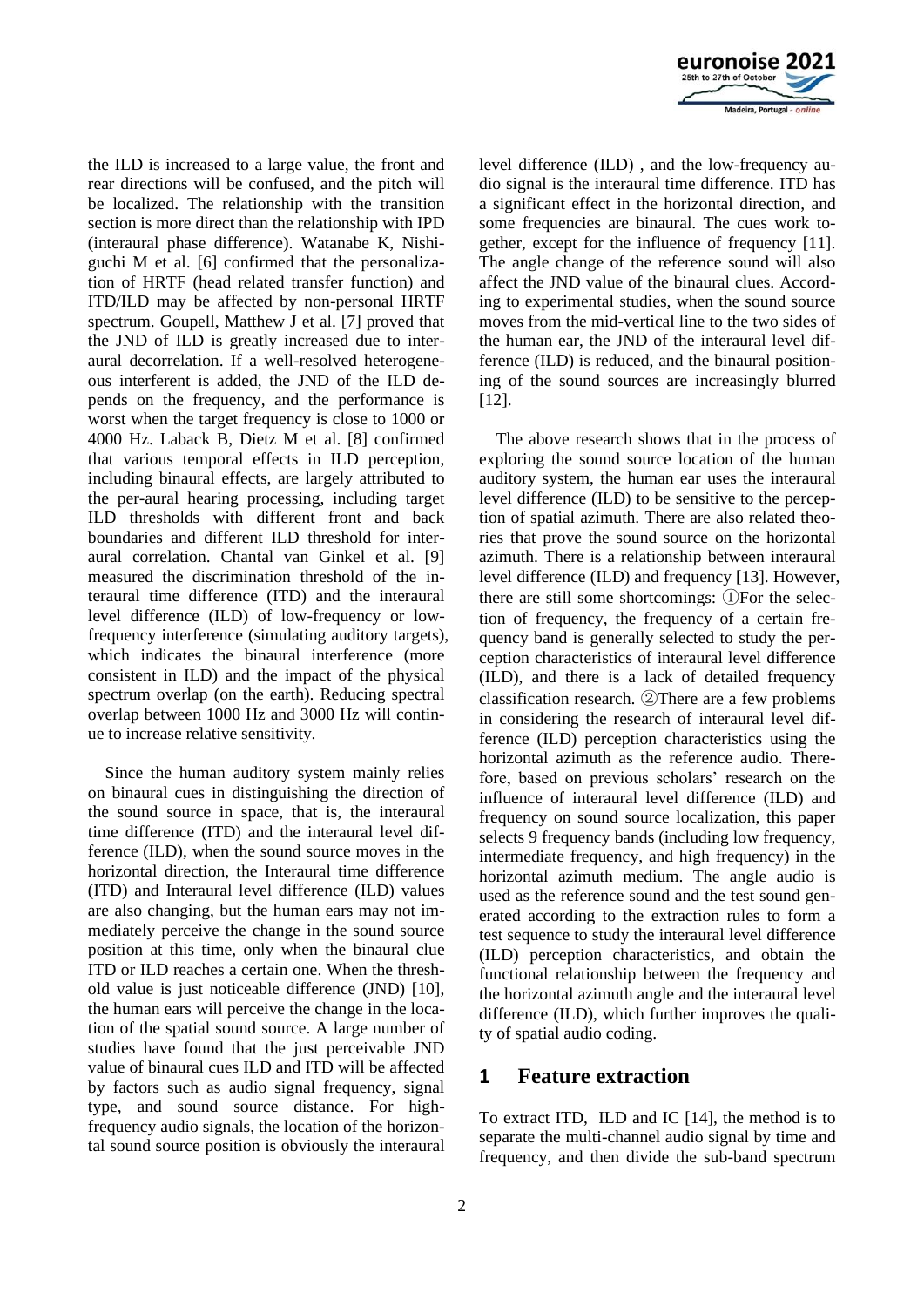

of the multi-channel audio signal. Finally, the spatial parameters are extracted from the divided subband spectrum.

For the extraction of interaural level difference ILD clues,  $x_1(t)$  and  $x_2(t)$  are the sub-band energy ratios corresponding to the input signal, and the calculation formula is shown in 2.6:

$$
ILD = 10 \log_{10} P_{x_{1(t)}}^2 / P_{x2(t)}^2 \tag{1}
$$

When the binaural cue coding technology extracts spatial parameters, it mainly focuses on three parameters: ITD, ILD and IC. The Interaural time difference mainly acts on the low frequency, so the extraction of ITD is mainly in the low frequency area, and the interaural level difference mainly acts on the high frequency, so the extraction of ILD is mainly in the high frequency area, and the extraction of the interaural correlation IC is in the full frequency range.

# **2 Experimental setup**

#### **2.1 Audio data preprocessing**

The design and improvement of the audio database is the key to the perception of spatial orientation. There are many ways for different authors to obtain and process audio data, but most of them are based on the audio signal type, audio frequency, filtering technology, audio format and other attributes. Literature [2] selected the values of ILD as 0dB, 9dB, 15dB to measure the relationship between the azimuth angle and the interaural level difference (ILD) in the horizontal azimuth. Literature [5] studied the effect of interaural level difference (ILD) for the location of the free field source of low-frequency 250-750 Hz sine tones. Literature [6] estimates the interaural time difference (ITD) from the anthropometric parameters of the listener. By replacing the ILD of the non-personalized HRTF with the HRTF of the listener, the HRTF can be personalized. Literature [15] used the critical frequency band to select the narrowband noise of 250Hz, 500Hz, 1000Hz and 4000Hz to test the JND value of interaural level difference (ILD).Literature [16] selects pure sine tones with a frequency in the range of 20~15.5kHz, and divides the audio signal into 24 frequency bands using the principle of critical frequency band division to test the JND values of binaural clue ITD and ILD respectively. The audio parameters of these experiments show that there is currently no standard specification for the optimal parameters established for the audio database. Based on previous research, this experiment uses 5 frequency bands (350Hz, 1000Hz, 1600Hz, 2500Hz and 4000Hz) and 9 horizontal azimuths  $(0^{\circ}, 10^{\circ})$ . 15°, 20°, 30°, 45°, 60°,75°,90°).

## **2.2 Experimental method**

The experiment in this paper is based on the research of previous scholars, using an improved psychological audiometry system 2AF[17] and 2down/1up[18]. 2AF, Two alternative forcedchoice. The subject was asked to listen to a test sequence containing a reference sound and a test sound, and then based on his subjective feelings to make a choice within a second which sound was more to the left of his ear. 2down/1up is also a way of psychological adaptive testing. Each subject will be trained in multiple sets of listening orientation recognition, and the result of the last listening selection will have an impact on the generation of the next set of test sequences.

## **2.3 Experimental steps**

In this experiment, the horizontal azimuth angle was used as the medium to test and analyze the JND value of the ILD. Using HRTF function to obtain key technology [19], scholars have done a lot of research, this article uses Wuhan University Hu Ruimin, Wang Heng, etc. [20] to invent a threedimensional space perception sensitivity measurement device, using this device can change the azimuth angle of the sound source which is relative to the artificial head and realize the follow-up test, which greatly improves the test efficiency. This article uses artificial head recording. First, the 9 azimuth audio is divided into 5 groups according to the frequency. Each group has 9-angle reference sounds and the system-generated test sounds to form a test sequence for subjects to listen to. A total of 45 sets of tests are required for a round of testing. The test experiment is based on the Windows 10 system and the MFC dialog box system. The system flow chart is shown in Figure 1.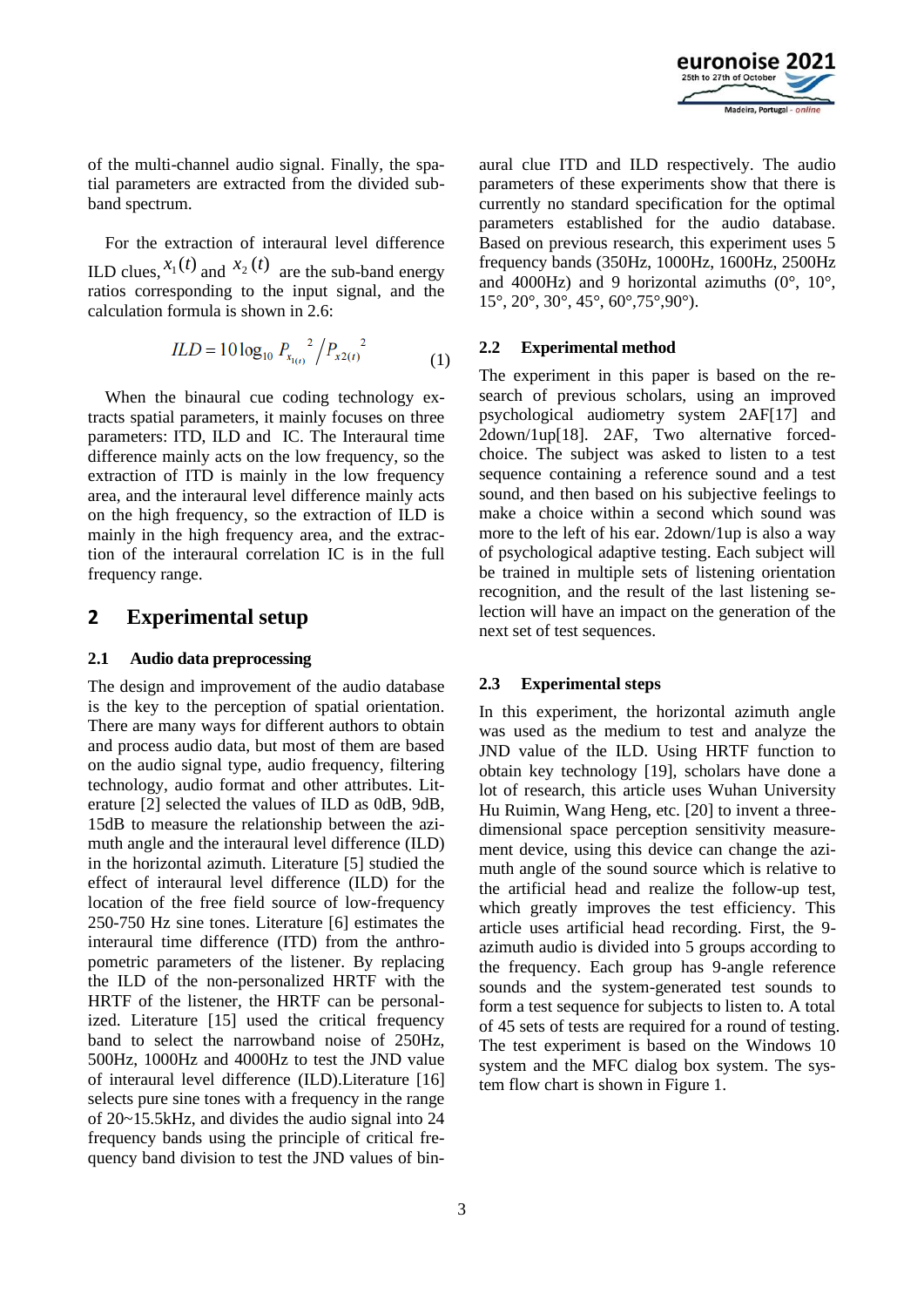



Figure 1 – Flow chart of experiment

# **3 Analysis of results**

#### **3.1 Raw data processing**

After 2 months of repeated testing, 6 subjects completed the interaural level difference (ILD) perceptual characteristic test for 9 azimuth angles in 5 frequency bands. In this section, the test results of 6 subjects are averaged to obtain the just noticeable difference(JND) of interaural level difference (ILD) corresponding to 9 horizontal azimuth angles under 5 frequency tables. Organized into the following table 1.

| Table 1-The JND values of interaural level dif-      |
|------------------------------------------------------|
| ference (ILD) of 9 horizontal azimuths of 5 frequen- |
| cies, and the measured values are represented by     |

| ILD(dB)      |       |            |            |            |            |  |  |  |
|--------------|-------|------------|------------|------------|------------|--|--|--|
|              | 350Hz | 1000<br>Hz | 1600<br>Hz | 2500<br>Hz | 4000<br>Hz |  |  |  |
| $0^{\circ}$  | 0.23  | 0.20       | 0.19       | 0.15       | 0.18       |  |  |  |
| $10^{\circ}$ | 4.68  | 3.13       | 3.99       | 1.78       | 0.18       |  |  |  |
| $15^{\circ}$ | 4.53  | 3.30       | 3.60       | 1.45       | 0.16       |  |  |  |
| $20^{\circ}$ | 4.48  | 3.85       | 3.89       | 1.18       | 0.12       |  |  |  |
| $30^\circ$   | 4.95  | 4.01       | 4.25       | 1.12       | 0.09       |  |  |  |
| $45^{\circ}$ | 3.95  | 1.83       | 2.52       | 1.40       | 1.05       |  |  |  |
| $60^{\circ}$ | 0.80  | 0.38       | 0.63       | 3.57       | 4.67       |  |  |  |
| $75^\circ$   | 0.38  | 0.22       | 0.23       | 2.55       | 4.18       |  |  |  |
| $90^{\circ}$ | 0.27  | 0.18       | 0.26       | 0.05       | 0.08       |  |  |  |
|              |       |            |            |            |            |  |  |  |

## **3.2 Analysis of Interaural Level Difference (ILD) Test Data of Horizontal Azimuth**

## **3.2.1 The relationship between the ILD of the horizontal azimuth and the frequency**

It can be seen from Figure 2 that there is an obvious relationship between the horizontal azimuth ILD and the frequency. When the azimuth angle is  $0^{\circ}$ and 90°, the ILD fluctuation of the horizontal azimuth angle is not very obvious, and its value is about 0.2dB, which means that the human ear is very sensitive to the audio azimuth perception at these two angles, and the sound source changes can be accurately sensed. When the horizontal azimuth angle is greater than 45°, the ILD of the horizontal azimuth angle increases with the increase of the frequency, which means that the human ear is less and less sensitive to the sound source, and the maximum value appears at 4000 Hz. At that time, the human ear has a very fuzzy perception of the azimuth of 60° and 75°, and even cannot distinguish the location of the sound source; in addition, when the horizontal azimuth angle is below 45°, the ILD of the horizontal azimuth angle gradually decreases as the frequency increases as a whole, and the human ear is more and more sensitive to the sound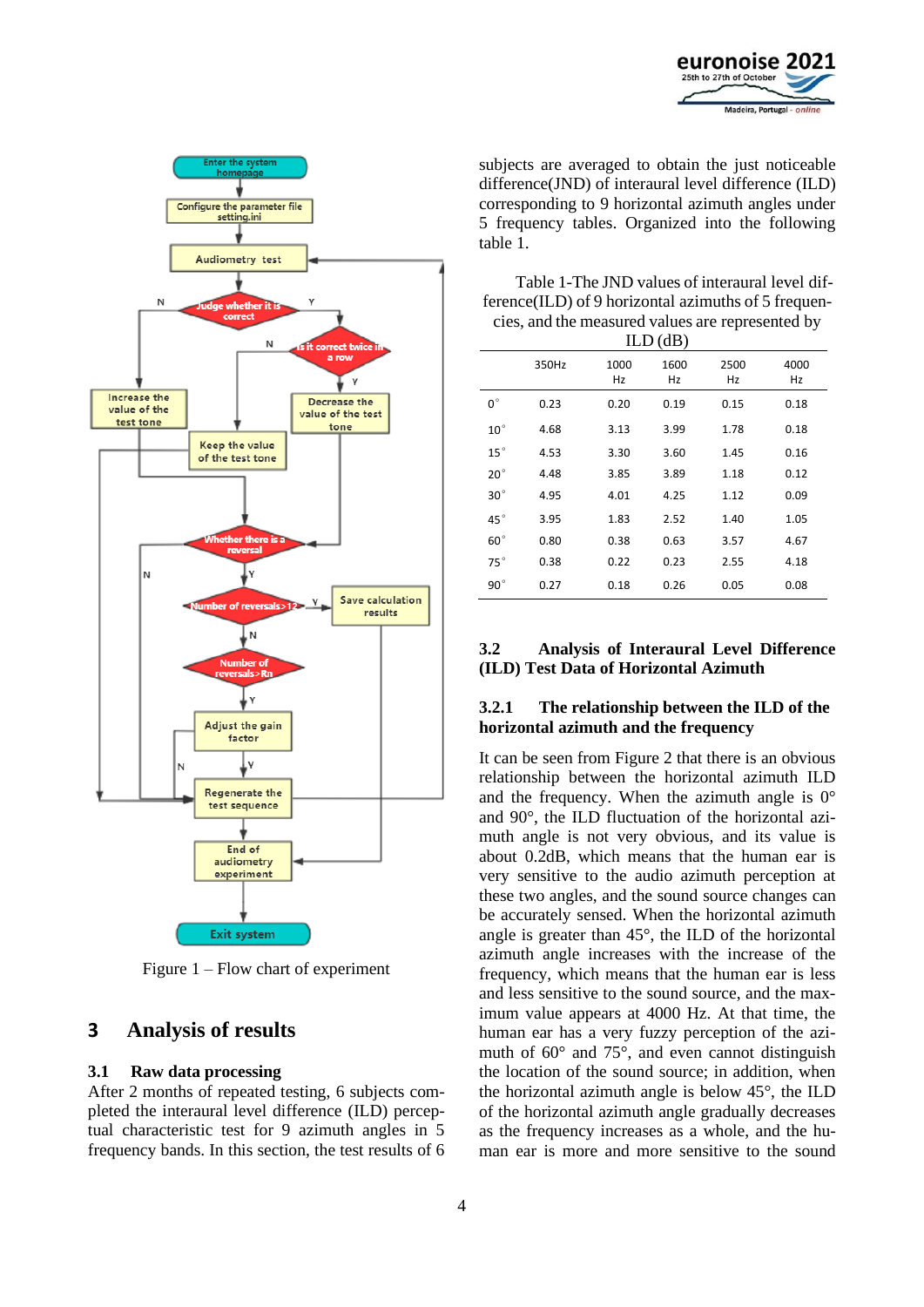

source. The horizontal azimuth ILD has a slow upward trend at  $1000Hz \sim 1600Hz$ , and a minimum value appears at 4000Hz, which indicates that the human ear is sensitive to the sound source at this time. The perception is very sensitive, and it can accurately determine the location of the sound source. It can be seen that when the frequencies of 1600 Hz and 4000 Hz are relatively special frequencies, the ILD of the horizontal azimuth angle appears at the extreme point at the two frequencies of 1. In addition, the azimuth angle is 45° as the demarcation point, which is divided into two kinds of curve change trends. The analysis shows that in the low frequency range, the human ear uses the interaural level difference to perceive the change in azimuth. In the high frequency range, the human ear uses the interaural level difference to perceive the change in the azimuth. But when the horizontal azimuth angle is closer to the left ear of the human ear (90°), the human ear's perception of the sound source's azimuth becomes more and more blurred. Even during the test, a hissing noise appears during the audio test of the high frequency band near 90°. The tester cannot distinguish the test sequence well, which affects the real result of the actual test.



Figure 2 – Relationship between horizontal azimuth and frequency and ILD

### **3.2.2 Relationship between horizontal azimuth and ILD**

It can be seen from Figure 3 that the relationship between horizontal azimuth and ILD is affected by frequency. When it is below 1600 Hz in the low frequency range, as the horizontal azimuth of the audio sequence moves from  $0^{\circ}$  to the left ear  $90^{\circ}$ , the value of ILD also changes from large to small. When the azimuth angle of ILD is below 10°, ILD presents a straight upward trend, and the human ear is less and less sensitive to the sound source; in the range of 10° to 30°, the value of the ILD of the horizontal azimuth angle does not fluctuate much, but the ILD value of the horizontal azimuth angle is about 4dB, which means that the human ear does not clearly distinguish the test sequence within this angle range; above 30°, the ILD of the horizontal azimuth has a linear downward trend, until a slow downward trend appears above 60°, and the human ear gradually becomes more and more sensitive to the position of the sound source.

When the high frequency range is above 2500 Hz, as the horizontal azimuth angle rises from  $0^{\circ}$  to  $90^{\circ}$ , the ILD value of the horizontal azimuth angle has a trend of firstly increasing and then decreasing. Below 60°, as the angle increases, its ILD value also gradually increases, and there is a straight upward trend from 45° to 60°. The human ear is less and less sensitive to the perception of the azimuth in this angle range.The ILD value of the horizontal azimuth angle above  $60^{\circ}$  gradually decreases with the increase of the angle, the human ear's recognition of the sound source becomes more and more obvious. Theoretical analysis shows that the human ear has no obvious effect on the use of interaural level difference in the low frequency band to distinguish the sound source, and it plays a major role in the high frequency band. However, from the experiment, it can be known that in addition to the influence of frequency, the angle of the horizontal azimuth angle also has an obvious effect on the human ear to distinguish the azimuth. It is more sensitive to use interaural level difference ILD to perceive the sound source at an angle close to the human ear. The human ear uses interaural level difference ILD to discriminate the position of the sound source below  $45^{\circ}$ .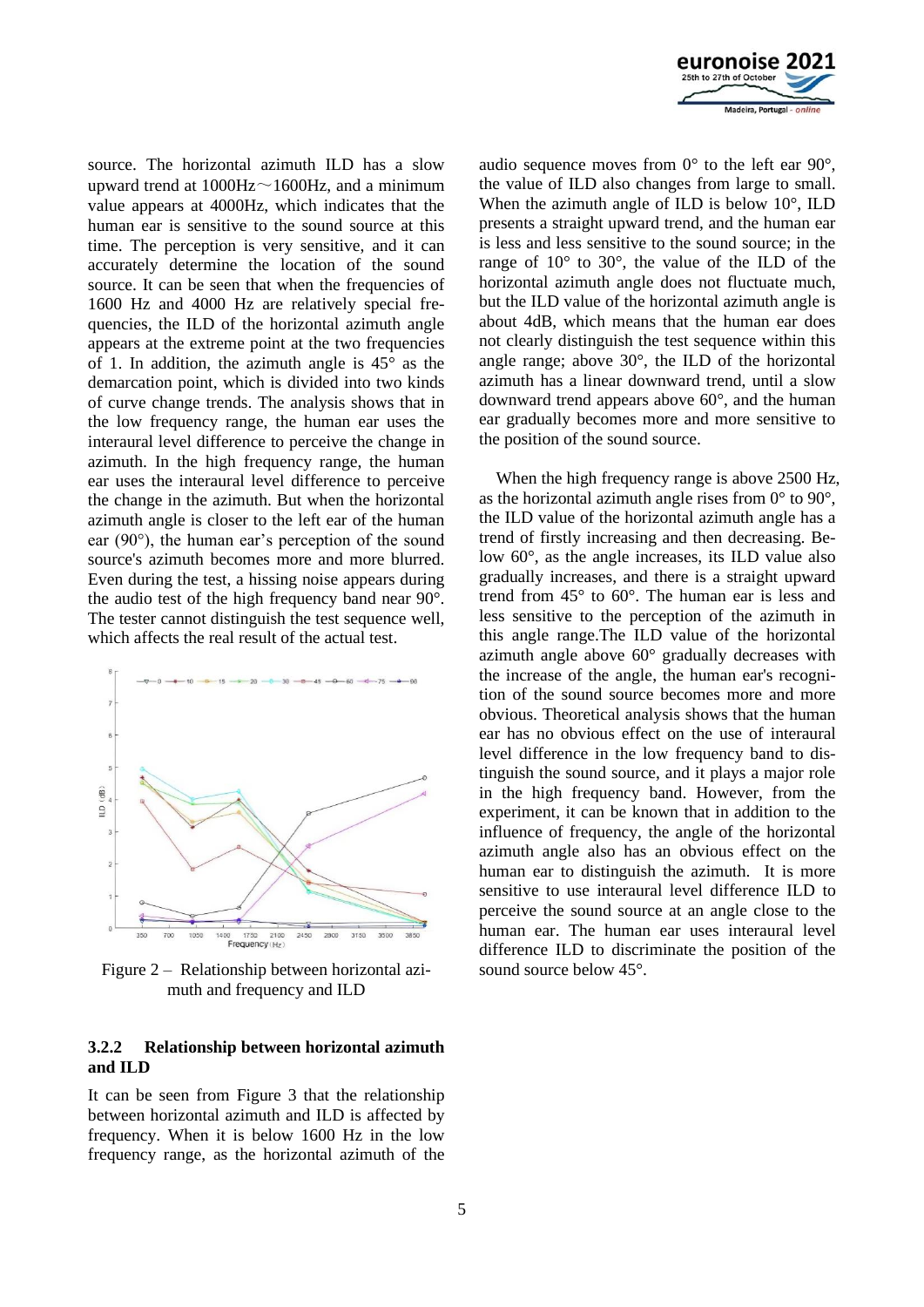



Figure 3 – Relationship between horizontal azimuth and ILD

## **3.3 Surface Fitting of Binaural Cue Perception Characteristics Based on Horizontal Azimuth**

In this experiment, it took a lot of time to test the JND value of the binaural clues of the horizontal azimuth angle, and the data obtained is also the points where the binaural clue values of the horizontal azimuth angle are discrete at different frequencies, and it can't describe the relationship among the three attributes more accurately. At present, scholars at home and abroad mainly use three techniques to deal with discrete points, including approximation, interpolation and fitting methods [21]. Surface fitting is mainly a method of using known finite points to construct unknown points. These unknown points conform to the original law of surface change. Interpolation is an important method of discrete function approximation. Using interpolation, the approximate value of the function at other unknown points can be estimated from the value of a finite number of known points. The current mainstream interpolation methods include nearest neighbor interpolation, cubic spline interpolation, Linear interpolation and cubic interpolation. This paper uses cubic spline interpolation. In numerical analysis, this interpolation method is mainly through the use of piecewise polynomials for interpolation. This polynomial is a spline, so that the interpolation error can be minimized [22].

Suppose there are the following nodes:

$$
x_i : a = x_0 < x_1 < \ldots < x_n = b
$$
\n
$$
f(x_i) = y_i, (i = 1, 2, 3, \ldots, n) \tag{2}
$$

The spline curve  $S(x)$  is a formula defined in sections. Given n+1 data points and a total of n intervals, the cubic spline equation satisfies the following conditions:

a. In each segment[ $x_i$ ,  $x_{i+1}$ ] ( $i = 0, 1, ..., n$ -1, x increases),  $S(x) = S_i(x)$  is always a cubic polynomial.

b. Satisfy  $S(x_i) = y_i$  (**i** = 0, 1, ..., n).

c.  $S(x)$ , derivative  $S'(x)$ , second derivative

 $S''(x)$  are continuous in the interval [a, b], that is, the *S*(*x*) curve is smooth.

So n pieces of cubic polynomials can be written as:

$$
S_i(x) = a_i + b_i(x - x_i) + c_i(x - x_i)^2 + d_i(x - x_i)^3
$$
<sub>i, i=1,...,n-1</sub> (3)

Among them,  $a_i, b_i, c_i, d_i$ , represent 4n unknown coefficients.

In order to obtain more comprehensive data, this section will use interpolation to interpolate the interaural level difference (ILD), horizontal azimuth and frequency to obtain a three-dimensional surface for comprehensive analysis. The first is frequency interpolation. The test frequency in the experiment selects audio signals in 5 frequency bands. These 5 frequencies are located in the low frequency, mid frequency and mid high frequency bands respectively. According to the bark frequency band division, the critical frequency of these 5 frequency bands is selected as the interpolation point. The frequency interpolation points are listed in Table 2.

Table 2 - Interpolation frequency selection

| serial number                      |      | $\mathfrak{D}$ | 3    | 4    | 5   |
|------------------------------------|------|----------------|------|------|-----|
| Interpolation<br>frequency<br>(HZ) | 50   | 100            | 250  | 570  | 840 |
| serial number                      | 6    |                | 8    | 9    |     |
| Interpolation<br>frequency<br>(HZ) | 1370 | 2150           | 3400 | 4800 |     |

Then there is the angle interpolation of the horizontal azimuth, because the JND value of the bin-

 $\mathbf{0}$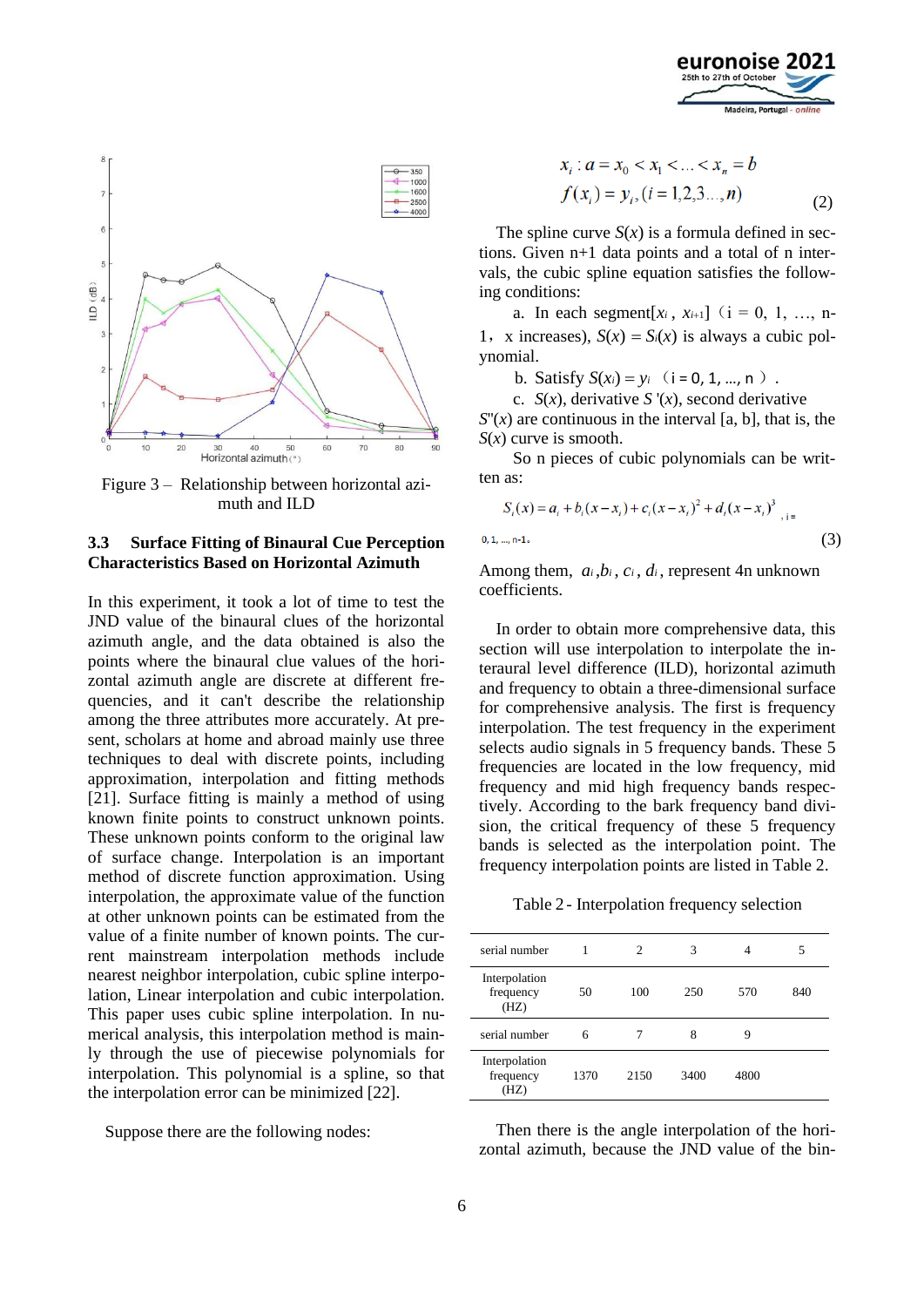

aural clue will gradually increase as the horizontal azimuth angle moves from the human ear's lobe  $(0^{\circ})$ to the left ear (90°). Therefore, the larger the horizontal azimuth angle, the sparser the selected interpolation points will be. According to the symmetry principle of binaural perception, this experiment carried out 0° to 90° azimuth measurement. Therefore, based on the JND value of the measured binaural clue of the horizontal azimuth angle, the selected interpolation point angles are shown in Table 3..

Table 3-Selection of interpolation angles

| serial num-<br>ber      |   |    |    |    | 6.    |    |    |    |
|-------------------------|---|----|----|----|-------|----|----|----|
| interpolation<br>angles | 5 | 25 | 35 | 40 | 50 55 | 65 | 70 | 80 |

Finally, according to the selected interpolation points, a cubic spline interpolation method is used to draw a three-dimensional surface graph of the horizontal azimuth angle and the interaural level difference (ILD) and frequency.

## **3.3.2 Surface interpolation of horizontal azimuth angle and ILD and frequency**

According to the analysis of the curved surface in Figure 4, the relationship between the horizontal azimuth and the frequency and the ILD of the horizontal azimuth can be obtained:

(1) From the perspective of the horizontal azimuth of the reference sound, when the sound source moves from the vertical plane of the human ear  $(0^{\circ})$ to the left ear (90°), the human ear is more sensitive to use the binaural intensity difference (ILD) to perceive the direction of the sound source.

(2)From the perspective of frequency (50Hz~4800Hz), theoretical research shows that the human ear plays a leading role in distinguishing the sound source azimuth in the high frequency range. The interaural level difference (ILD) plays a leading role in this experiment. Below 4000(Hz), the value of the interaural level difference (ILD) of the horizontal azimuth angle near the human ear (below  $45^{\circ}$ ) is lower than the value near the left ear (90 $^{\circ}$ ), indicating that the human ear is more sensitive to the sound source near the human ear in the low frequency band by using the interaural level difference (ILD), and the perception is slow as the sound source moves near the left ear; in addition, the opposite trend is shown in the high frequency range (above 4000Hz), the human ear uses the interaural level difference (ILD) to perceive the horizontal azimuth angle below 45°, which is slower than that of the horizontal azimuth angle above 45°, indicating that the human ear is more accurate in identifying the sound source near the left ear  $(45^{\circ} \sim 90^{\circ})$  in the high frequency range.



Figure 4 – Cubic spline interpolation surface of horizontal azimuth and frequencyand ILD

# **4 Conclusions**

In spatial audio coding, interaural level difference (ILD) plays an important role in spatial audio localization. According to the past research on the Just noticeable difference of the interaural level difference (ILD) of spatial audio, the JND has a narrow range of frequency bands, and the interaural level difference (ILD) and Interaural time difference (ITD) are mixed together to test the just noticeable difference. The specific relationship between the interaural level difference (ILD) and the azimuth angle cannot be accurately obtained. It is proposed that the horizontal azimuth angle is used as a medium to perceive the perceivable value of the interaural level difference (ILD) of the horizontal azimuth angle JND. The results show that the location of the sound source using the horizontal azimuth as a medium not only depends on the interaural level difference (ILD), but also the angle change of the horizontal azimuth has an important influence on the binaural perception of the sound source azimuth. Therefore, when spatial audio coding technology is used for quantization and coding of multi-channel audio signals, not only can the binaural cue parameters and the just noticeable difference JND be used to efficiently compress and encode the audio information of the multi-channel audio signal, but it can also reduce data redundancy according to the posi-